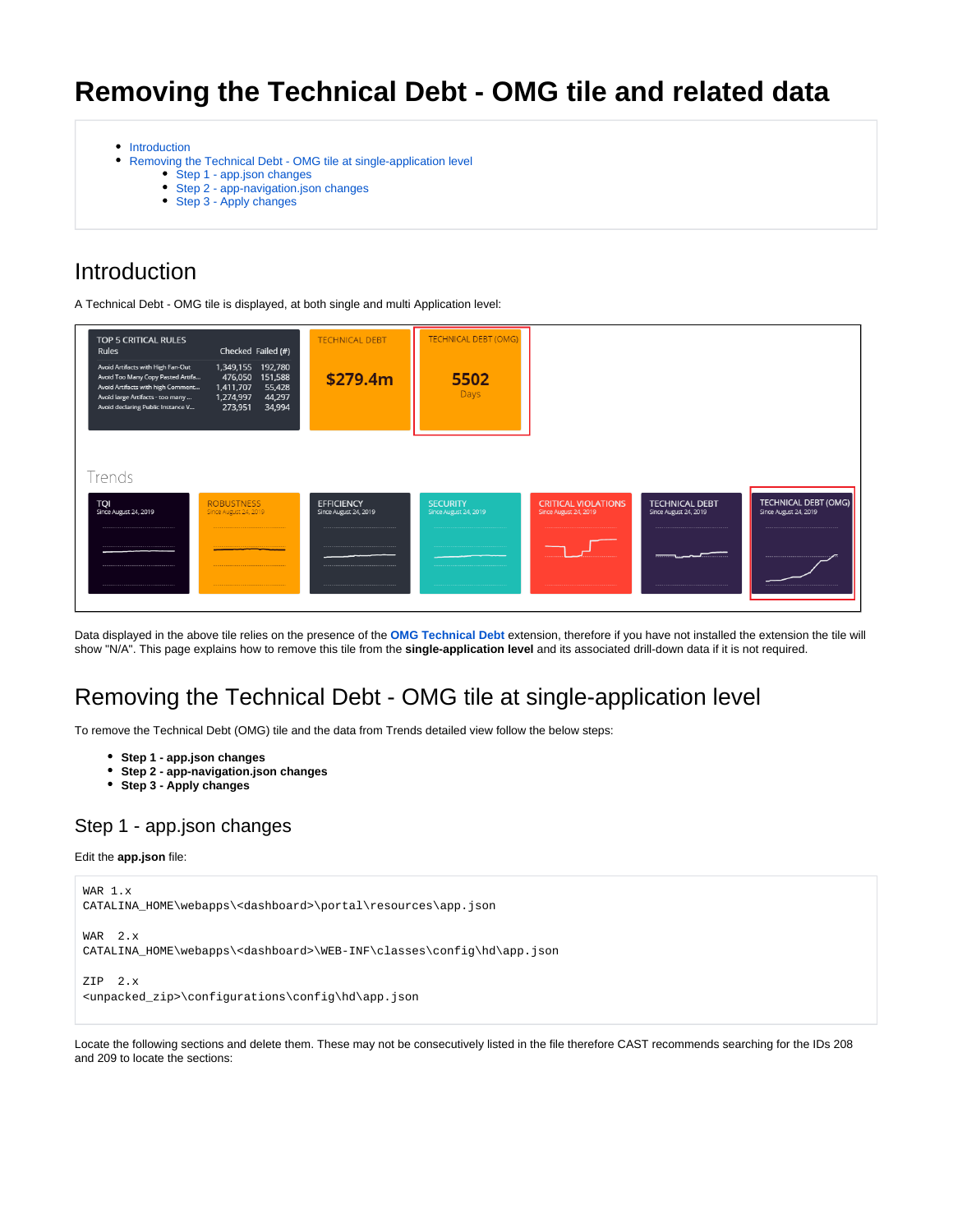```
{
          "id": 208,
 "plugin": "SizingMeasureResult",
 "color": "yellow",
           "parameters": {
             "title": "Technical Debt (OMG)",
            "sizingMeasure": {"id": "OMG_TECHNICAL_DEBT", "format": "0,0", "description": "Days"}
          }
        },
{
          "id": 209,
          "plugin": "SizingMeasureEvolution",
           "color": "purple",
           "parameters": {
            "widget":"line",
            "title": "Technical Debt (OMG)",
            "sizingMeasure": {"id": "OMG_TECHNICAL_DEBT", "format": "0,0"}
          }
         }
```
## <span id="page-1-0"></span>Step 2 - app-navigation.json changes

Note that in 1.23, the app-navigation.json file has been removed, therefore there is no need to follow this step.

#### Edit the **app-navigation.json** file:

CATALINA\_HOME\webapps\<dashboard>\portal\resources\internal\app-navigation.json

Remove this entire section from the file: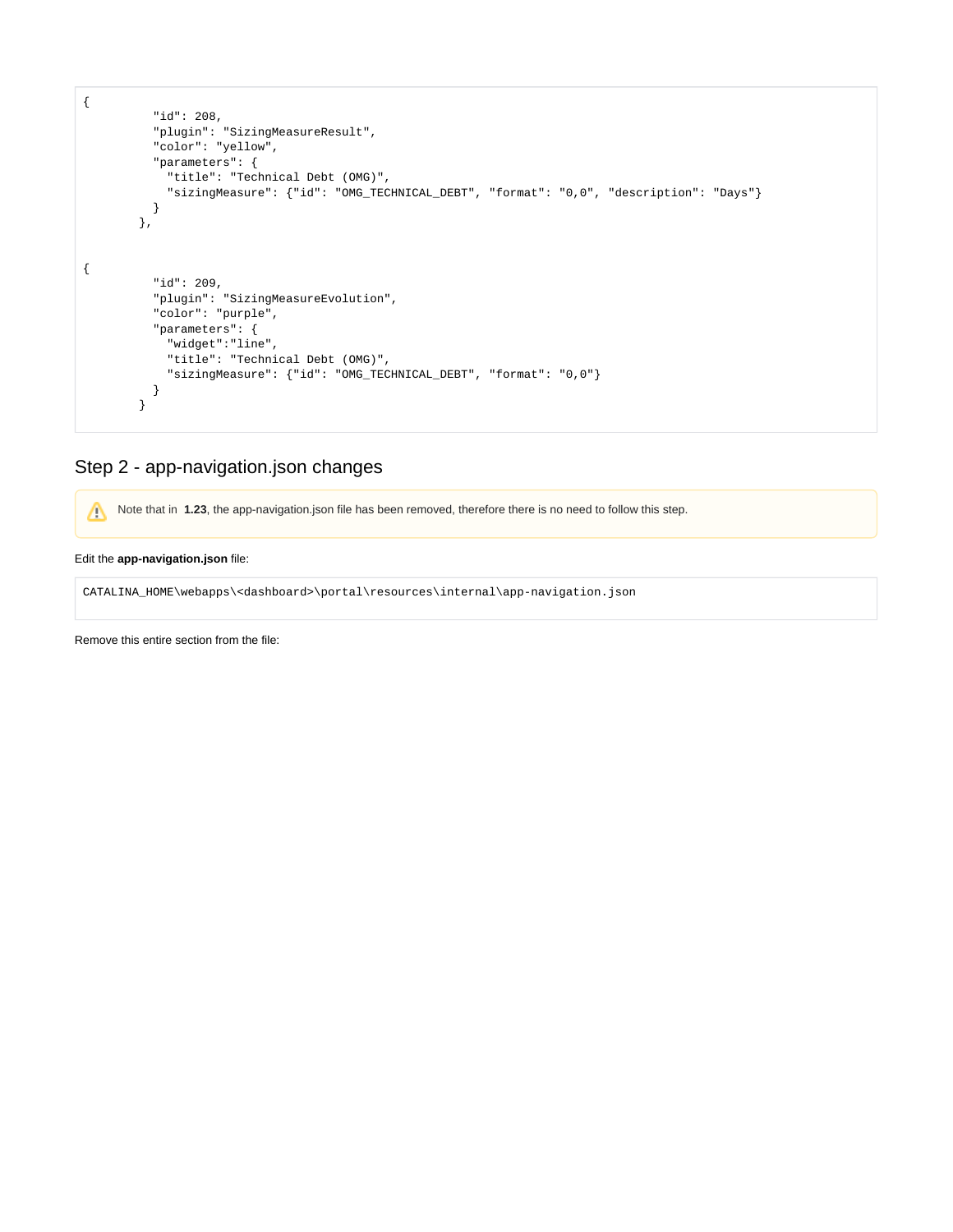```
{
        "id": "OMGTechDebt",
        "plugin": "DetailView",
        "parameters": {
               "order": "descending",
               "mode": null,
               "title": "Technical Debt (OMG)",
               "format": "0,000",
                "description": "",
                "indicators": [
\{ "key": "1062100",
                              "name": "Technical Debt (Total)"
, where \{ \} , we have the set of \{ \} ,
\{ "key": "1062103",
                               "name": "Technical Debt (Reliability)"
, where \{ \} , we have the set of \{ \} ,
\{ "key": "1062104",
                              "name": "Technical Debt (Security)"
, where \{ \} , we have the set of \{ \} ,
\{ "key": "1062102",
                               "name": "Technical Debt (Performance Efficiency)"
, where \{ \} , we have the set of \{ \} ,
\{ "key": "1062101",
                               "name": "Technical Debt (Maintainability)"
 }
              ]
        }
},
```
If you are using **CAST Dashboards 1.21**, then you will also need to remove the following section from the **app-navigation.json** file: